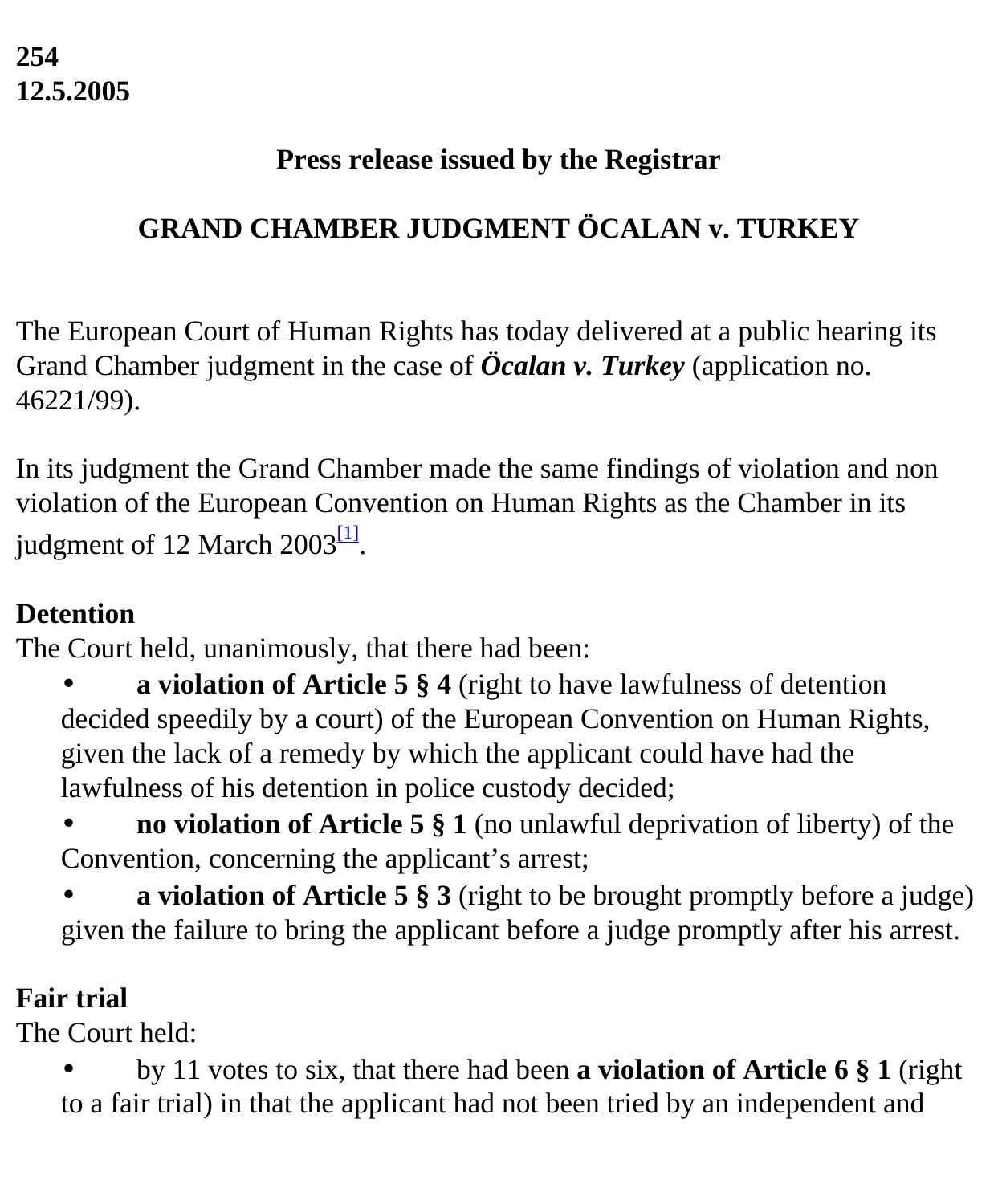impartial tribunal; and,

• unanimously, that there had been **a violation of Article 6 § 1**, taken together with Article 6 § 3 (b) (right to adequate time and facilities for preparation of defence) and (c) (right to legal assistance), in that the applicant had not had a fair trial.

# **Death penalty**

The Court held:

• unanimously, that there had been **no violation of Article 2** (right to life);

• unanimously, that there had been **no violation of Article 14** (prohibition of discrimination) taken in conjunction with Article 2, concerning the implementation of the death penalty;

• unanimously, that there had been **no violation of Article 3** (prohibition of ill-treatment), concerning the implementation of the death penalty;

• and, by 13 votes to four, that there had been **a violation of Article 3** concerning the imposition of the death penalty following an unfair trial.

# **Treatment and conditions**

The Court held, unanimously, that there had been:

**no violation of Article 3** concerning the conditions in which the applicant had been transferred from Kenya to Turkey or the conditions of his detention on the island of •mral•.

# **Other complaints**

The Court also held, unanimously, that:

• there had been **no violation of Article 34** (right of individual application); and that

• it was not necessary to examine separately the applicant's remaining complaints under Articles 7 (no punishment without law), 8 (right to respect for private and family life), 9 (freedom of thought, conscience and religion), 10 (freedom of expression), 13 (right to an effective remedy), 14 and 18 (limitation on use of restrictions on rights).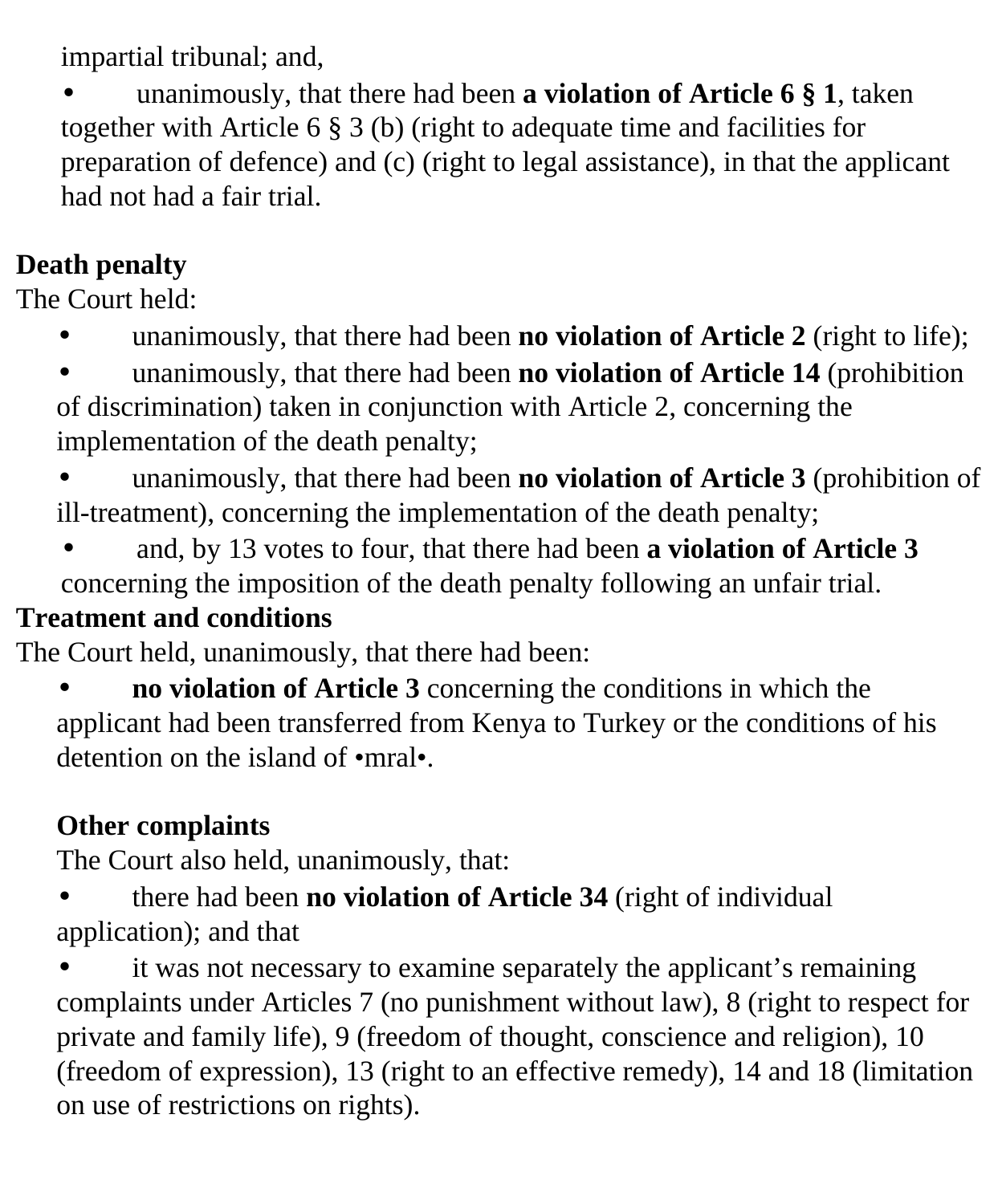Under Article 41 (just satisfaction), the Court held, unanimously, that its findings of violations of Articles 3, 5 and 6 constituted in themselves sufficient just satisfaction for any damage sustained by the applicant and awarded the applicant's lawyers 120,000 euros (EUR) for costs and expenses.

(The judgment is available in English and French.)

# **1. Principal facts**

The case concerns an application brought by a Turkish national, Abdullah Öcalan, who was born in 1949. He is currently incarcerated in •mral• Prison (Bursa, Turkey).

At the time of the events in question, the Turkish courts had issued seven warrants for Mr Öcalan's arrest and a wanted notice (red notice) had been circulated by Interpol. He was accused of founding an armed gang in order to destroy the integrity of the Turkish State and of instigating terrorist acts resulting in loss of life.

On 9 October 1998 he was expelled from Syria, where he had been living for many years. From there he went to Greece, Russia, Italy and then again Russia and Greece before going to Kenya, where, on the evening of 15 February 1999, in disputed circumstances, he was taken on board an aircraft at Nairobi airport and arrested by Turkish officials. He was then flown to Turkey.

On arrival in Turkey, he was taken to •mral• Prison, where he was held in police custody from 16 to 23 February 1999 and questioned by the security forces. He received no legal assistance during that period. His lawyer in Turkey was prevented from travelling to visit him by members of the security forces. 16 other lawyers were also refused permission to visit on 23 February 1999.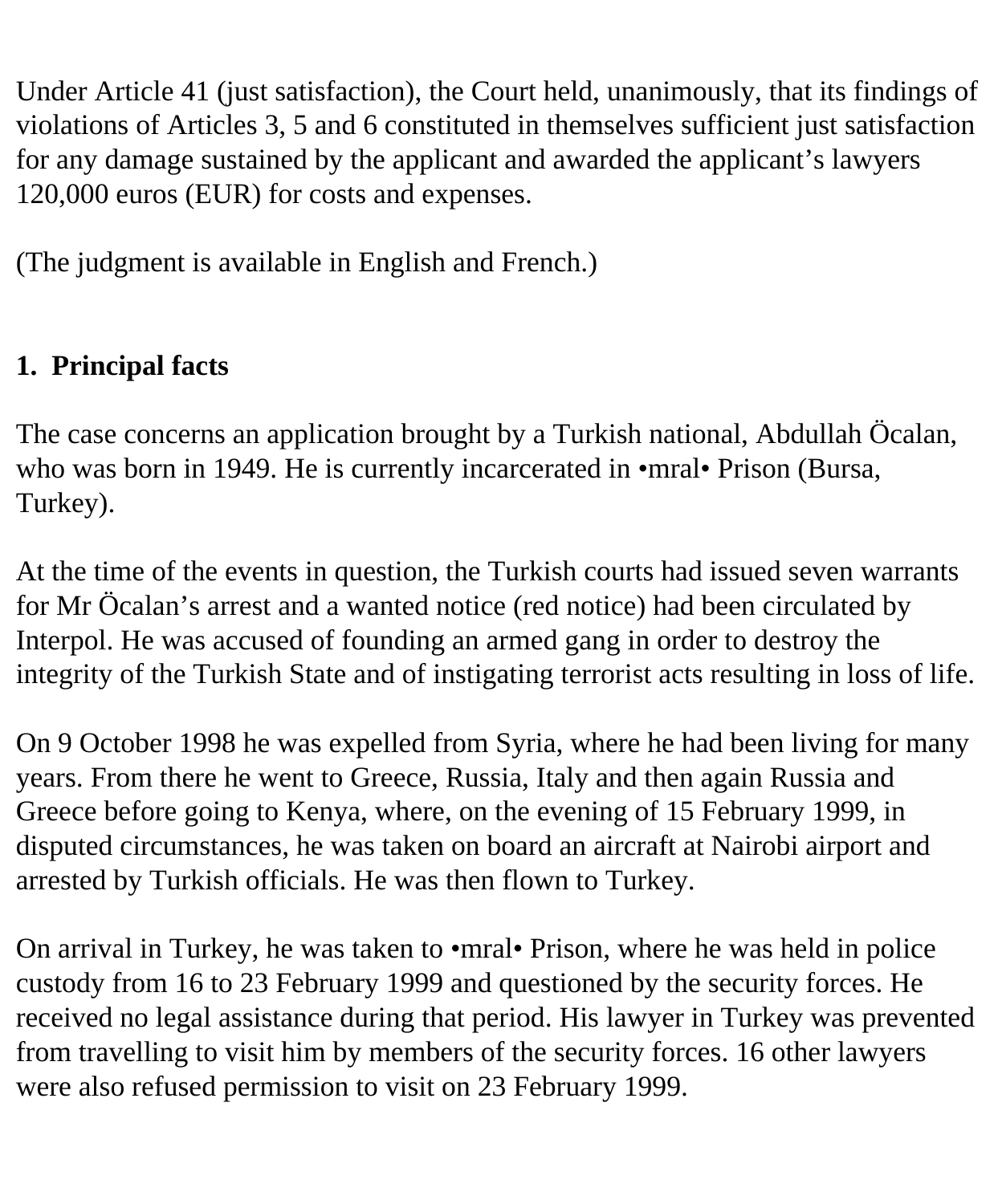On 23 February 1999 the applicant appeared before an Ankara State Security Court judge, who ordered him to be placed in pre-trial detention.

The applicant was allowed only restricted access to his lawyers who were not authorised by the prison authorities to provide him with a copy of the documents in the case file, other than the indictment. It was not until the hearing on 4 June 1999 that the State Security Court gave the applicant permission to consult the case file under the supervision of two registrars and authorised his lawyers to provide him with a copy of certain documents.

On 29 June 1999 Ankara State Security Court found the applicant guilty of carrying out actions calculated to bring about the separation of a part of Turkish territory and of forming and leading an armed gang to achieve that end. It sentenced him to death, under Article 125 of the Criminal Code. That decision was upheld by the Court of Cassation.

Under Law no. 4771, published on 9 August 2002, the Turkish Assembly resolved to abolish the death penalty in peacetime. On 3 October 2002 Ankara State Security Court commuted the applicant's death sentence to life imprisonment.

An application to set aside the provision abolishing the death penalty in peacetime for persons convicted of terrorist offences was dismissed by the Constitutional Court on 27 December 2002.

### **2. Procedure and composition of the Court**

The application was lodged with the European Court of Human Rights on 16 February 1999. A Chamber hearing was held on 21 November 2000 and the case was declared partly admissible on 14 December 2000. In its Chamber judgment of 12 March 2003, the Court held, among other things, that there had been a violation of Article 5 §§ 3 and 4, Article 6 §§ 1 and 3 (b) and (c), and also of Article 3 on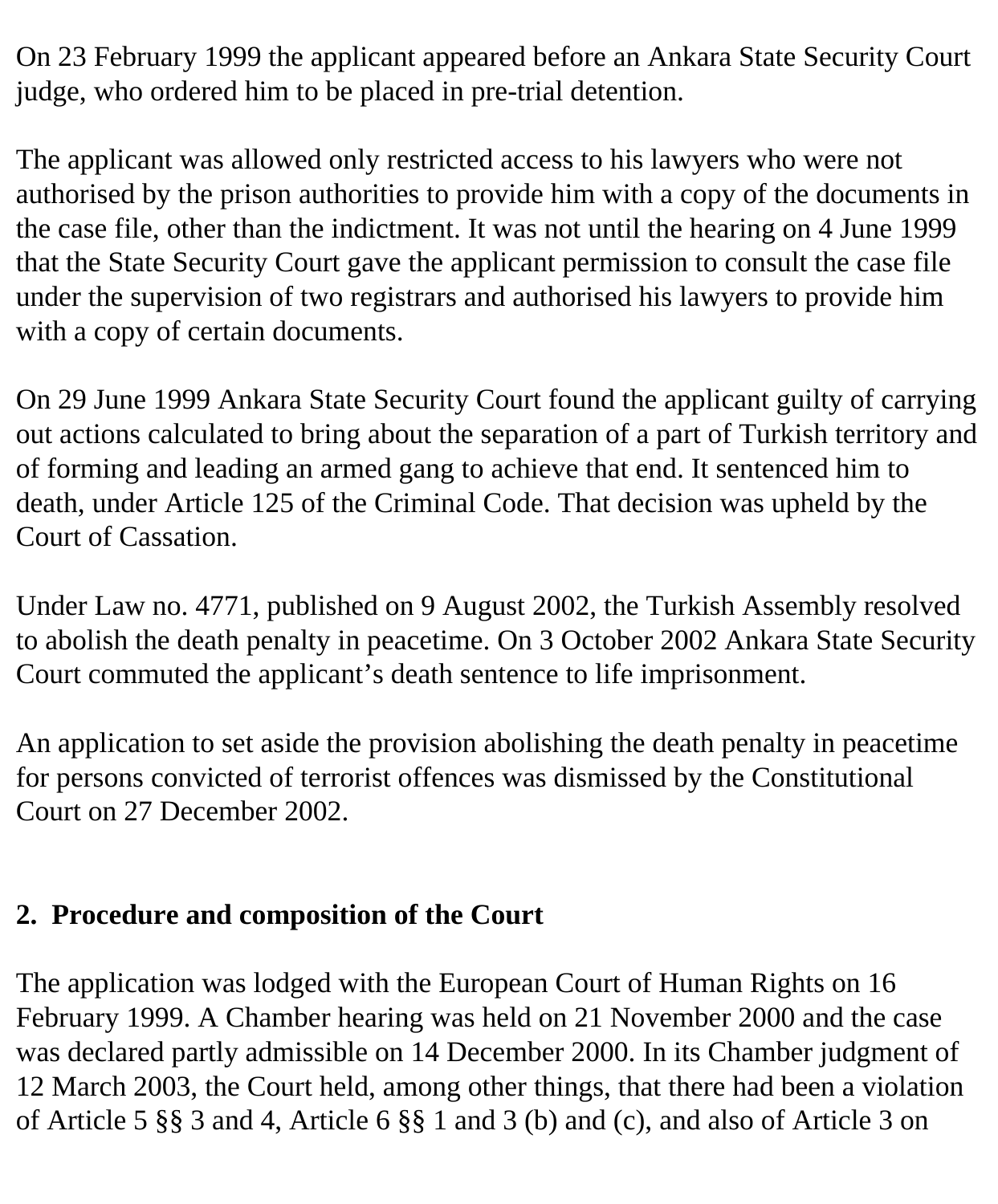account of the fact that the death penalty had been imposed after an unfair trial.

<span id="page-4-0"></span>The case was referred to the Grand Chamber<sup>[2]</sup> at the request of the applicant and the Government. A Grand Chamber hearing was held on 9 June 2004.

Judgment was given by the Grand Chamber of 17 judges, composed as follows:

<span id="page-4-1"></span>Luzius **Wildhaber** (Swiss), *President*, Christos **Rozakis** (Greek), Jean-Paul **Costa** (French), Georg **Ress** (German), Nicolas **Bratza** (British), Elisabeth **Palm** (Swedish), Lucius **Caflisch** (Swiss)<sup>[\[3\]](#page-12-2)</sup> Loukis **Loucaides** (Cypriot), Riza **Türmen** (Turkish), Viera **Strážnická** (Slovakian), Peer **Lorenzen** (Danish), Volodymyr **Butkevych** (Ukrainian), John **Hedigan** (Irish), Mindia **Ugrekhelidze** (Georgian), Lech **Garlicki** (Polish), Javier **Borrego Borrego** (Spanish), Alvina **Gyulumyan** (Armenian), *judges*,

and also Paul **Mahoney**, *Registrar*.

#### **3. Summary of the judgment**

#### **Complaints**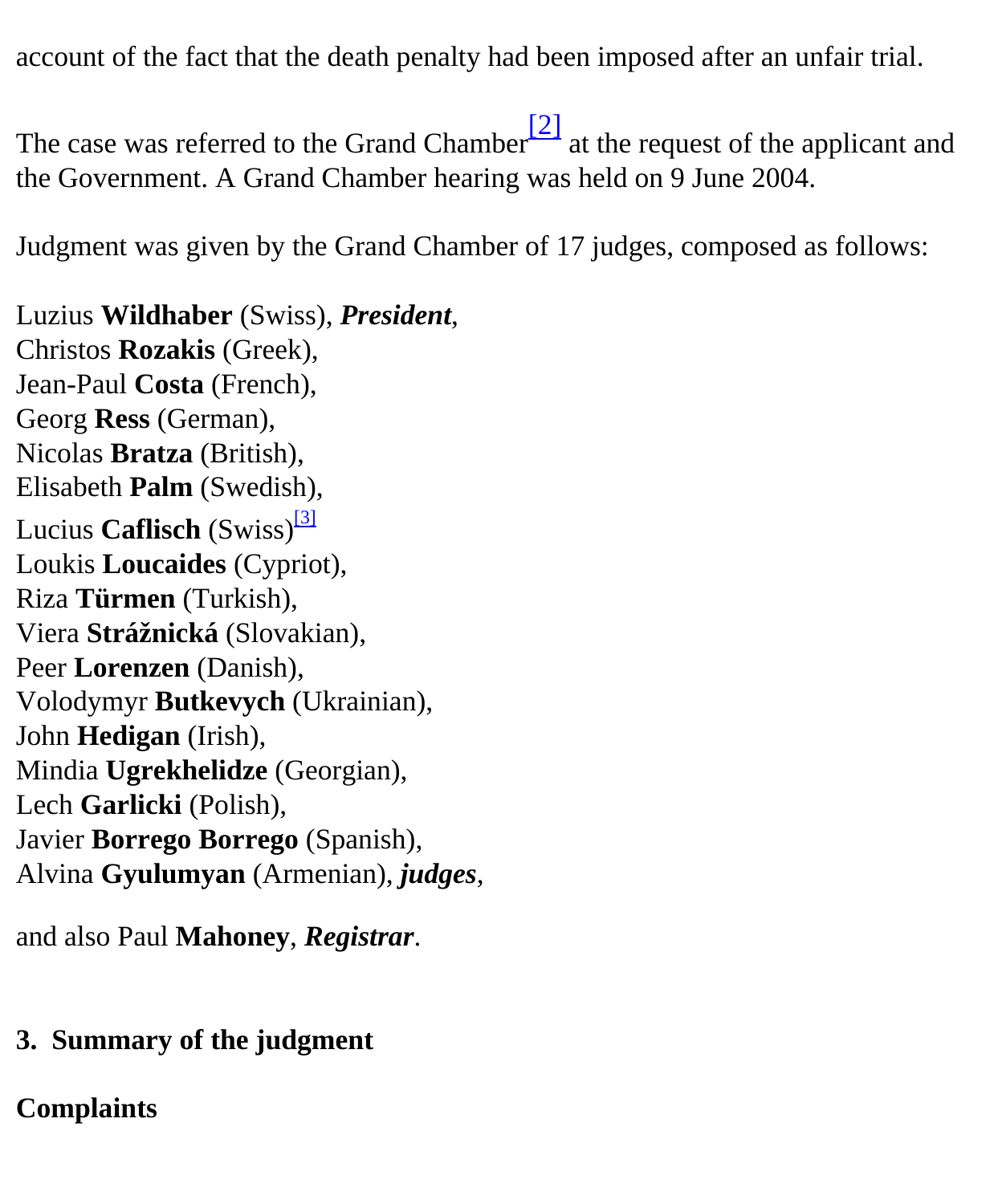The applicant complained, in particular, that:

• the imposition and/or execution of the death penalty was or would be in violation of Articles 2, 3 and 14 of the Convention;

• the conditions in which he was transferred from Kenya to Turkey and detained on the island of •mral• – in particular that the Turkish authorities failed to facilitate transport to and from the island, making it difficult for his family and lawyers to visit him – amounted to inhuman treatment in breach of Article 3;

• he was deprived of his liberty unlawfully, that he was not brought promptly before a judge and that he did not have access to proceedings to challenge the lawfulness of his detention, in breach of Article 5 §§ 1, 3 and 4;

• he did not have a fair trial because he was not tried by an independent and impartial tribunal (given the presence of a military judge on the bench of the State Security Court), that the judges were influenced by hostile media reports and that his lawyers were not given sufficient access to the court file to enable them to prepare his defence properly, in breach of Article 6 § 1;

his legal representatives in Amsterdam were prevented from contacting him after his arrest and that the Turkish Government failed to reply to the request of the European Court of Human Rights for them to supply information, in violation of Article 34.

He also relied on Articles 7, 8, 9, 10, 13, 14 and 18.

<span id="page-5-0"></span>**Decision of the Court**<sup>[\[4\]](#page-12-3)</sup>

#### **Detention**

Right to have lawfulness of detention decided speedily by a court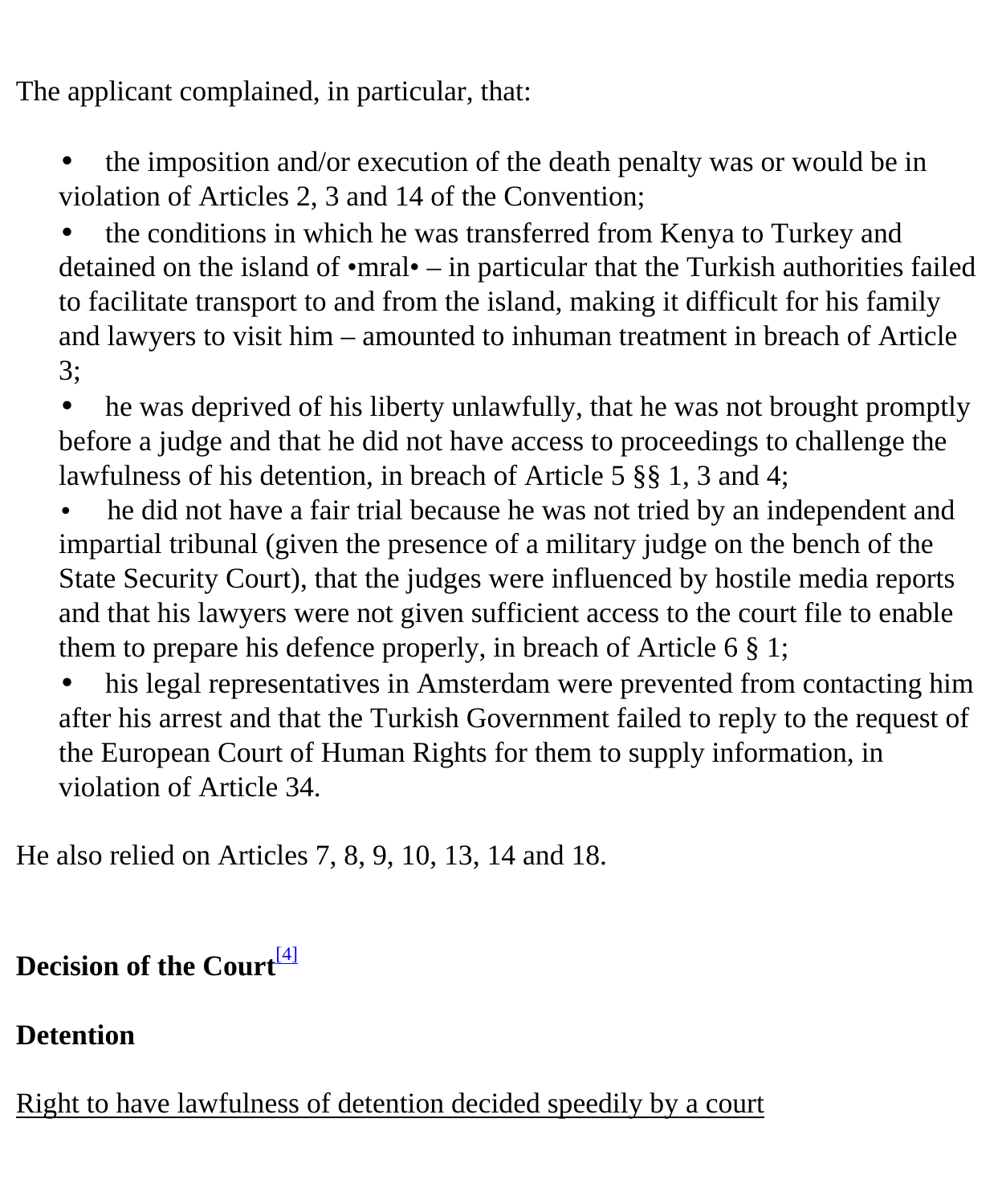The Government had raised a preliminary objection that the applicant had failed to exhaust his domestic remedies under this head. However, the Grand Chamber saw no reason to depart from the Chamber's findings in this respect, notably as to the impossibility for the applicant in the circumstances in which he found himself while in police custody to have effective recourse to the remedy indicated by the Government. Nor could the possibility of obtaining compensation satisfy the requirement of a judicial remedy to determine the lawfulness of detention. The applicant did not therefore have an effective remedy available to him and there had accordingly been a violation of Article 5 § 4 of the Convention.

### No unlawful deprivation of liberty

The Grand Chamber agreed with the Chamber that the applicant's arrest on 15 February 1999 and his detention had been in accordance with "a procedure prescribed by law" and that there had, therefore, been no violation of Article 5 § 1.

### Right to be brought promptly before a judge

The Grand Chamber found that the total period spent by the applicant in police custody before being brought before a judge came to a minimum of seven days. It could not accept that it was necessary for the applicant to be detained for such a period without being brought before a judge. There had accordingly been a violation of Article 5 § 3.

# **Fair trial**

Whether Ankara State Security Court was independent and impartial

The Grand Chamber noted that the military judge on the bench of Ankara State Security Court which convicted the applicant had been replaced on 23 June 1999. However, the replacement of the military judge before the end of the proceedings could not dispose of the applicant's reasonably held concern about the trial court's independence and impartiality. There had been a violation of Article 6 § 1 in this respect.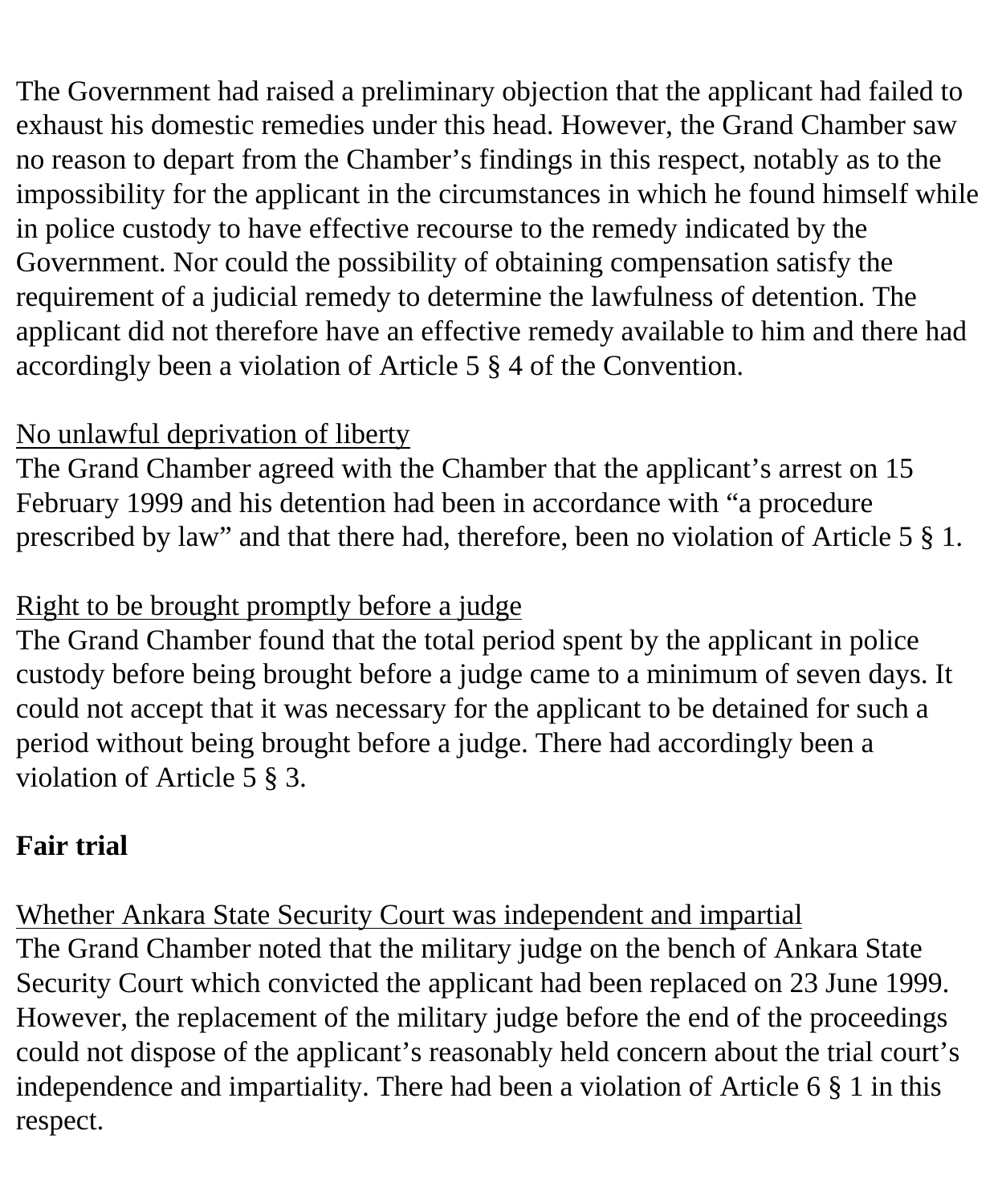Whether the proceedings before the State Security Court were fair

The Grand Chamber agreed with the Chamber's findings that the applicant's trial was unfair because: he had no assistance from his lawyers during questioning in police custody; he was unable to communicate with his lawyers out of the hearing of third parties; he was unable to gain direct access to the case file until a very late stage in the proceedings; restrictions were imposed on the number and length of his lawyers' visits; and his lawyers were not given proper access to the case file until late in the day. The Grand Chamber found that the overall effect of those difficulties taken as a whole had so restricted the rights of the defence that the principle of a fair trial, as set out in Article 6, had been contravened. This amounted to a violation of Article 6 § 1, taken together with Article 6 § 3 (b) and (c).

The Grand Chamber further held that it was unnecessary to examine the other complaints under Article 6 relating to the fairness of the proceedings.

# **Death Penalty**

Implementation of the death penalty

The Grand Chamber noted that the death penalty had been abolished in Turkey and the applicant's sentence had been commuted to one of life imprisonment. Furthermore, on 12 November 2003, Turkey had ratified Protocol No. 6 to the Convention concerning the abolition of the death penalty. Accordingly, there had been no violation of Articles 2, 3 or 14 on account of the implementation of the death penalty.

Legal significance of the practice of Contracting States regarding the death penalty The Grand Chamber shared the Chamber's view that capital punishment in peacetime had come to be regarded as an unacceptable form of punishment which was no longer permissible under Article 2.

The fact that there were still a large number of States which had yet to sign or ratify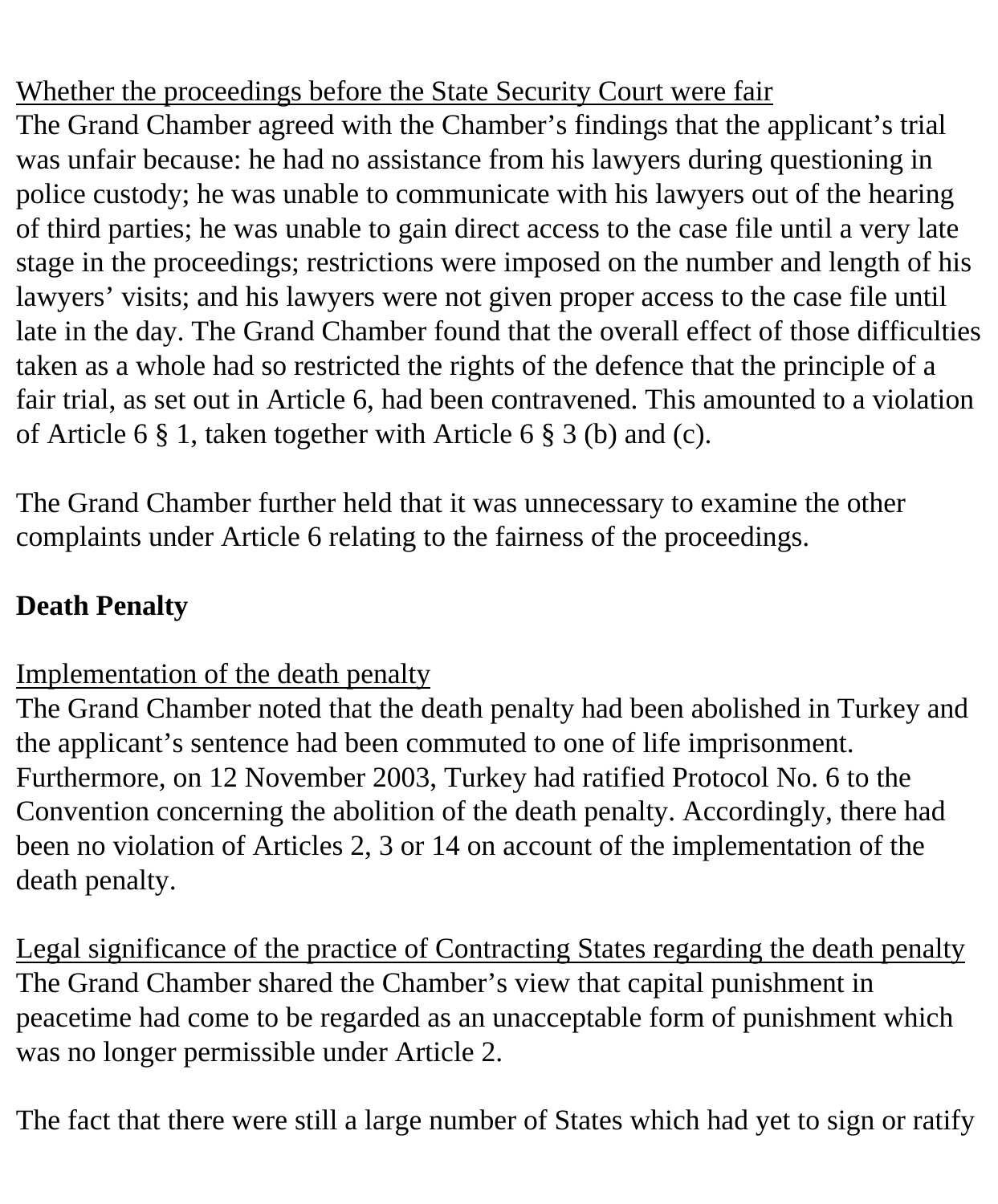Protocol No. 13 concerning the abolition of the death penalty in all circumstances might prevent the Court from finding that it was the established practice of the Contracting States to regard the implementation of the death penalty as inhuman and degrading treatment contrary to Article 3, since no derogation might be made from that provision, even in times of war. However, the Grand Chamber agreed with the Chamber that it was not necessary to reach any firm conclusion on this point since it would be contrary to the Convention, even if Article 2 were to be construed as still permitting the death penalty, to implement a death sentence following an unfair trial.

### Death penalty following an unfair trial

The Grand Chamber agreed with the Chamber that in considering the imposition of the death penalty under Article 3, regard had to be had to Article 2, which precluded the implementation of the death penalty concerning a person who had not had a fair trial.

In the Grand Chamber's view, to impose a death sentence on a person after an unfair trial was to subject that person wrongfully to the fear that he would be executed. The fear and uncertainty as to the future generated by a sentence of death, in circumstances where there existed a real possibility that the sentence would be enforced, inevitably gave rise to a significant degree of human anguish. Such anguish could not be dissociated from the unfairness of the proceedings underlying the sentence which, given that human life was at stake, became unlawful under the Convention.

The Grand Chamber noted that there had been a moratorium on the implementation of the death penalty in Turkey since 1984 and that, in the applicant's case, the Turkish Government had complied with the Court's interim measure under Rule 39 of the Rules of Court to stay the execution. It was further noted that the applicant's file had not been sent to Parliament for approval of the death sentence as was then required by the Turkish Constitution.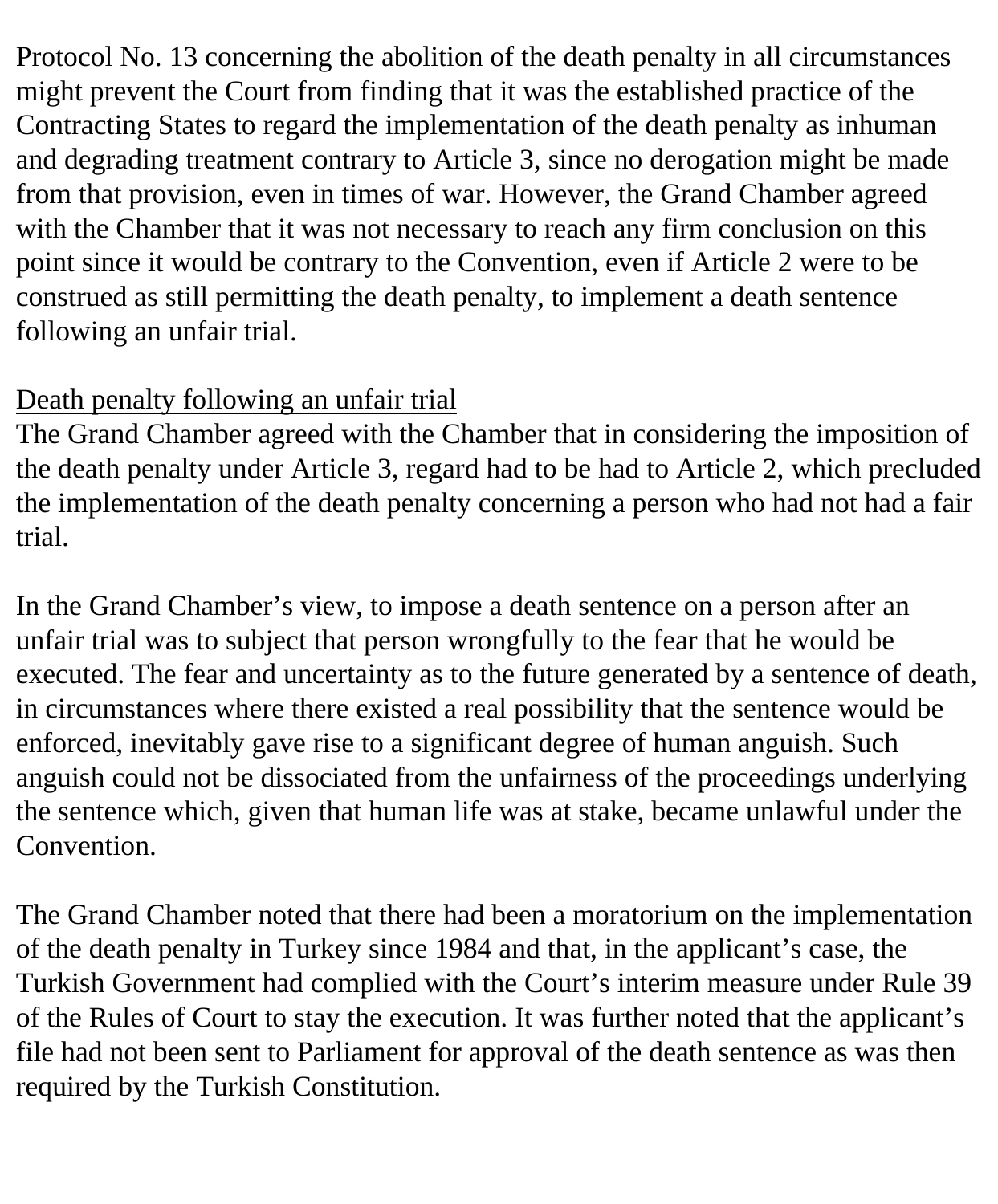However, the Grand Chamber agreed with the Chamber that the applicant's background as the leader and founder of the PKK, an organisation which had been engaged in a sustained campaign of violence causing many thousands of casualties, had made him Turkey's most wanted person. In view of the fact that the applicant has been convicted of the most serious crimes existing in the Turkish Criminal Code and of the general political controversy in Turkey – prior to the decision to abolish the death penalty – surrounding the question of whether he should be executed, there was a real risk that the sentence might be implemented. In practical terms, the risk remained for more than three years of the applicant's detention in •mral• from the date of the Court of Cassation's judgment of 25 November 1999 affirming the applicant's conviction until Ankara State Security Court's judgment of 3 October 2002 which commuted the death penalty to which the applicant had been sentenced to one of life imprisonment.

Consequently, the Grand Chamber concluded that the imposition of the death sentence on the applicant following an unfair trial by a court whose independence and impartiality were open to doubt amounted to inhuman treatment in violation of Article 3.

# **Treatment and conditions**

### Conditions of the applicant's transfer from Kenya to Turkey

The Grand Chamber considered that it had not been established 'beyond all reasonable doubt' that the applicant's arrest and the conditions in which he was transferred from Kenya to Turkey exceeded the usual degree of humiliation that was inherent in every arrest and detention or attained the minimum level of severity required for Article 3 to apply. Consequently, there had been no violation of Article 3 on that account.

#### Detention conditions on •mral•

While concurring with the Council of Europe's Committee for the Prevention of Torture's recommendations that the long-term effects of the applicant's relative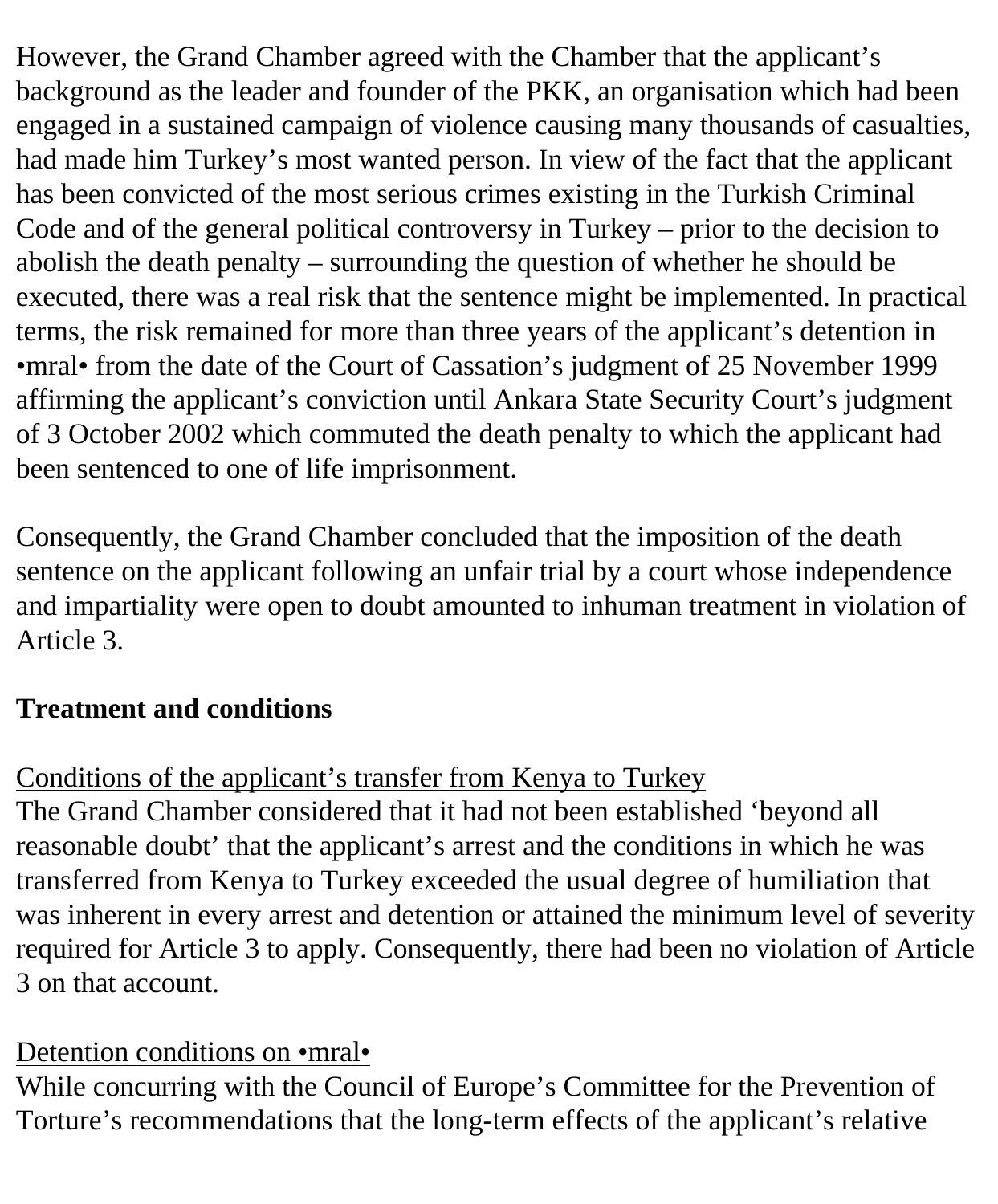social isolation should be attenuated by giving him access to the same facilities as other high security prisoners in Turkey, such as television and telephone contact with his family, the Grand Chamber agreed with the Chamber that the general conditions in which the applicant was being detained at •mral• Prison had not reached the minimum level of severity required to constitute inhuman or degrading treatment within the meaning of Article 3. Consequently, there had been no violation of Article 3 on that account.

# **Other complaints**

# Article 34

The Grand Chamber noted that there was nothing to indicate that the applicant had been hindered in the exercise of his right of individual petition to any significant degree. And, while regrettable, the Turkish Government's failure to supply information requested by the Court earlier had not, in the special circumstances of the case, prevented the applicant from setting out his complaints about the criminal proceedings that had been brought against him. There had accordingly been no violation of Article 34.

### Other complaints

The Grand Chamber considered that no separate examination of the complaints under Articles 7, 8, 9, 10, 13, 14 and 18 was necessary.

### Article 46

The Grand Chamber reiterated that the Court's judgments were essentially declaratory in nature and that, in general, it was primarily for the State concerned to choose, subject to supervision by the Committee of Ministers, the means to be used in its domestic legal order in order to discharge its legal obligation under Article 46.

However, exceptionally, with a view to assisting the State concerned to fulfil its obligations under Article 46, the Court had sought to indicate the type of measure that might be taken in order to put an end to a systemic situation. In such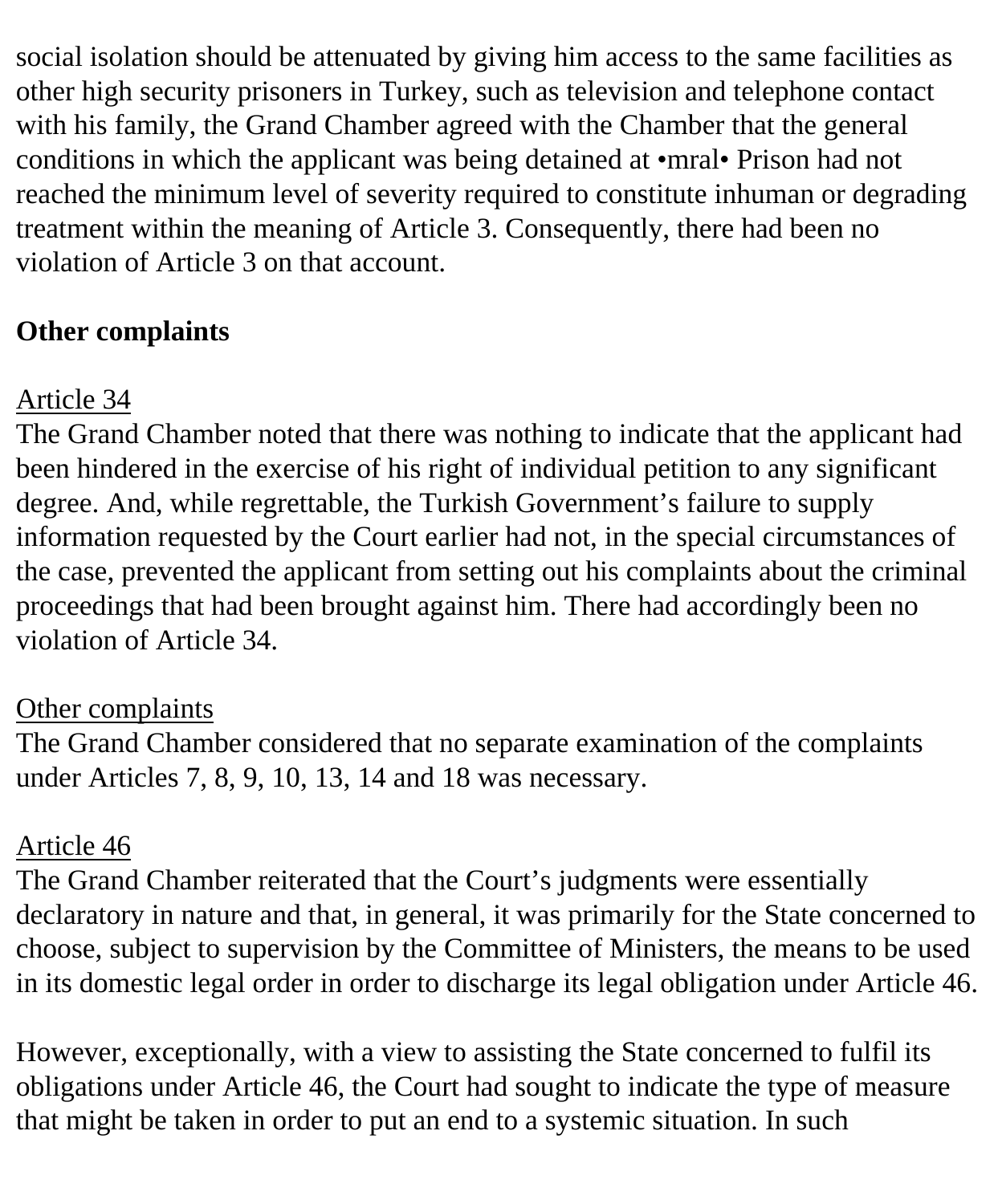circumstances, it might propose various options and leave the choice of measure and its implementation to the discretion of the State concerned. In other exceptional cases, the nature of the violation found might be such as to leave no real choice as to the measures required to remedy it and the Court might decide to indicate only one such measure.

In the specific context of cases against Turkey concerning the independence and impartiality of the state security courts, Chambers of the Court had indicated in certain judgments that were delivered after the Chamber judgment in the applicant's case that, in principle, the most appropriate form of redress would be for the applicant to be given a retrial without delay if he or she so requested.

The Grand Chamber endorsed this general approach. It considered that, where an individual, as in the applicant's case, had been convicted by a court which did not meet the Convention requirements of independence and impartiality, a retrial or a reopening of the case, if requested, represented in principle an appropriate way of redressing the violation.

However, the specific remedial measures, if any, required of a respondent State in order to discharge its obligations under Article 46 had to depend on the particular circumstances of the individual case and be determined in the light of the terms of the Court's judgment in that case, and with due regard to the above case-law of the Court.

\*\*\*

Judge Garlicki expressed a partly concurring, partly dissenting opinion; Judges Wildhaber, Costa, Caflisch, Türmen, Garlicki and Borrego Borrego expressed a joint partly dissenting opinion and Judges Costa, Caflisch, Türmen and Borrego Borrego expressed a further joint partly dissenting opinion, all of which are annexed to the judgment.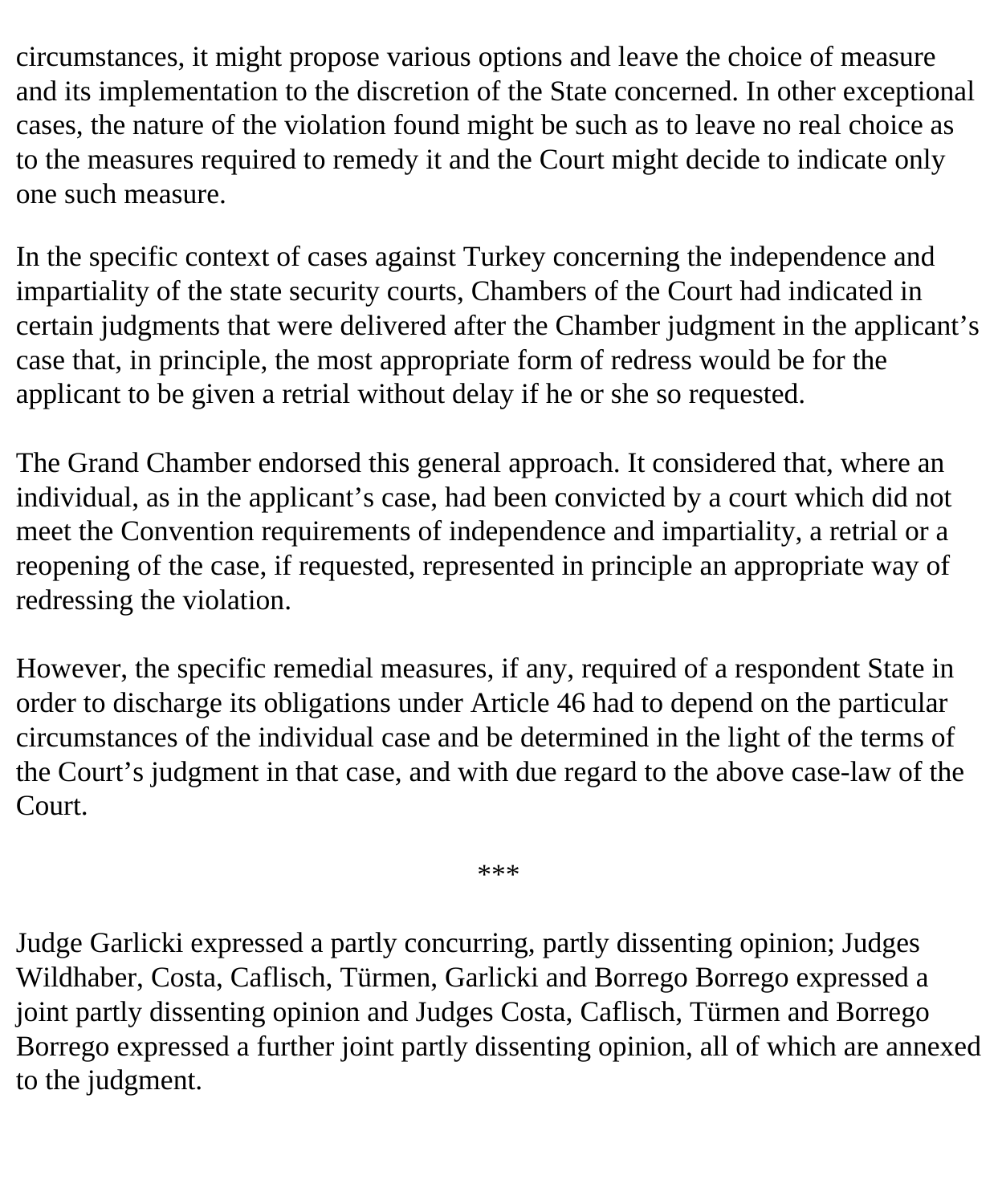**Registry of the European Court of Human Rights F – 67075 Strasbourg Cedex Press contacts: Roderick Liddell (telephone: +00 33 (0)3 88 41 24 92) Emma Hellyer (telephone: +00 33 (0)3 90 21 42 15) Stéphanie Klein (telephone: +00 33 (0)3 88 41 21 54) Fax: +00 33 (0)3 88 41 27 91**

*The European Court of Human Rights was set up in Strasbourg by the Council of Europe Member States in 1959 to deal with alleged violations of the 1950 European Convention on Human Rights. Since 1 November 1998 it has sat as a full-time Court composed of an equal number of judges to that of the States party to the Convention. The Court examines the admissibility and merits of applications submitted to it. It sits in Chambers of 7 judges or, in exceptional cases, as a Grand Chamber of 17 judges. The Committee of Ministers of the Council of Europe supervises the execution of the Court's judgments.*

<span id="page-12-0"></span> $\boxed{1}$  The Court's judgments are accessible on its Internet site (http://www.echr.coe.int).

<span id="page-12-1"></span>Under Article 43 of the European Convention on Human Rights, within three months from the date of a Chamber judgment, any party to the case may, in exceptional cases, request that the case be referred to the 17 member Grand Chamber of the Court. In that event, a panel of five judges considers whether the case raises a serious question affecting the interpretation or application of the Convention or its protocols, or a serious issue of general importance, in which case the Grand Chamber will deliver a final judgment. If no such question or issue arises, the panel will reject the request, at which point the judgment becomes final. Otherwise Chamber judgments become final on the expiry of the three-month period or earlier if the parties declare that they do not intend to make a request to refer.

<span id="page-12-3"></span><span id="page-12-2"></span>[\[3\]](#page-4-1) Elected in respect of Liechtenstein.